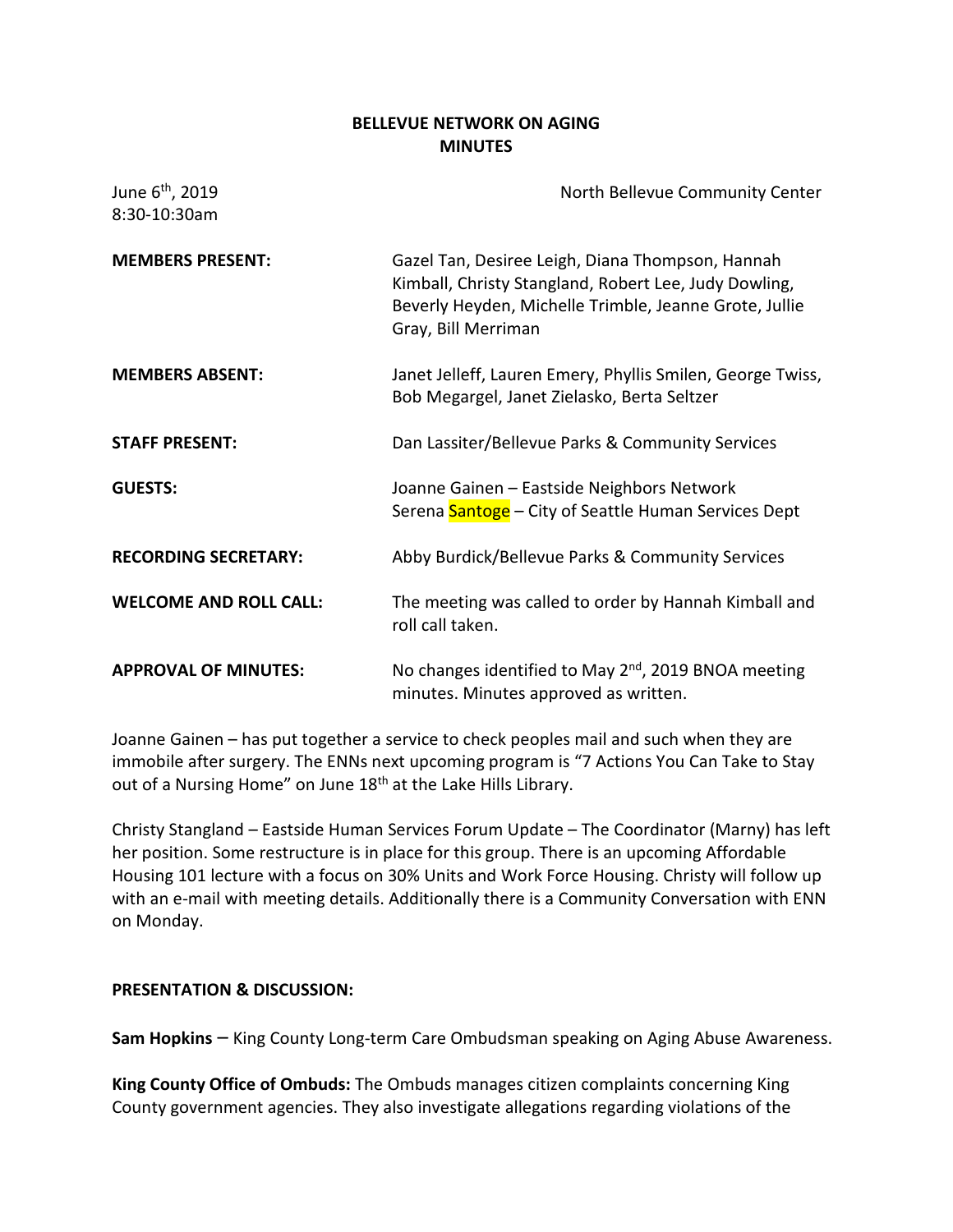Employee Code of Ethics, and reports of improper governmental action and retaliation filed under the Whistleblower Protection Act.

**Their Mission:** To promote public confidence in King County government by responding to citizen complaints in an impartial, efficient and timely manner, and to contribute to the improved operation of County government by making recommendations based upon the results of complaint investigations.

**Who They Are:** The Office of the Ombuds was created by the voters of King County in the County Home Rule Charter of 1968 and operates as an independent office within the legislative branch of the King County government.

**What They Do:** The Office of the Ombuds is authorized, by [King County Code \(KCC\) 2.52,](https://www.kingcounty.gov/%7E/media/independent/ombuds/april2018/new/KCC2-52update4-20.ashx?la=en) to investigate complaints regarding administrative conduct by King County agencies, and to publish recommendations for change based on the results of investigations. In addition, the Ombuds office investigates possible violations of the [King County Employee Code of Ethics \(KCC](https://www.kingcounty.gov/%7E/media/independent/ombuds/documents/KCC_EthicsCode0113.ashx?la=en)  [3.04\),](https://www.kingcounty.gov/%7E/media/independent/ombuds/documents/KCC_EthicsCode0113.ashx?la=en) and reports of improper governmental action and retaliation under the Whistleblower Protection Code (KCC 3.42).

For more information visit the [King County Ombuds](https://www.kingcounty.gov/independent/ombuds/citizen.aspx) web page.

For Sam Hopkins full presentation visit the [Bellevue Network on Aging](https://bellevuewa.gov/city-government/departments/city-clerks-office/boards-and-commissions/network-on-aging) web page.

# **COMMITTEE REPORTS:**

# **Advocacy Committee** *(reported by Diana Thompson)*

Veterans Levy – money has been awarded to the King County Prosecutors Office for the department that is responsible for Vulnerable Adult Abuse.

Monday, Diana attended a lecture on Universal Design by Tom Minty a Real Estate Broker. The Advocacy Committee is studying Universal Design and may recommend to the BNOA & Kirkland Senior Council that we pursue this issue.

Sound Generations Annual Luncheon is Wednesday, June 26<sup>th</sup>. Diana will be given an Advocacy & Activism Award. If you would like to attend, contact Diana.

Representative Smith's Office contacted Dan. Cathy Iverson & Diana will meet.

On June 17<sup>th</sup> Diana is giving a City Council Presentation for Rural Elder Abuse Awareness Day. DSHS was able to provide Diana with some new statistics for her presentation. DSHS is putting together alder abuse "kits".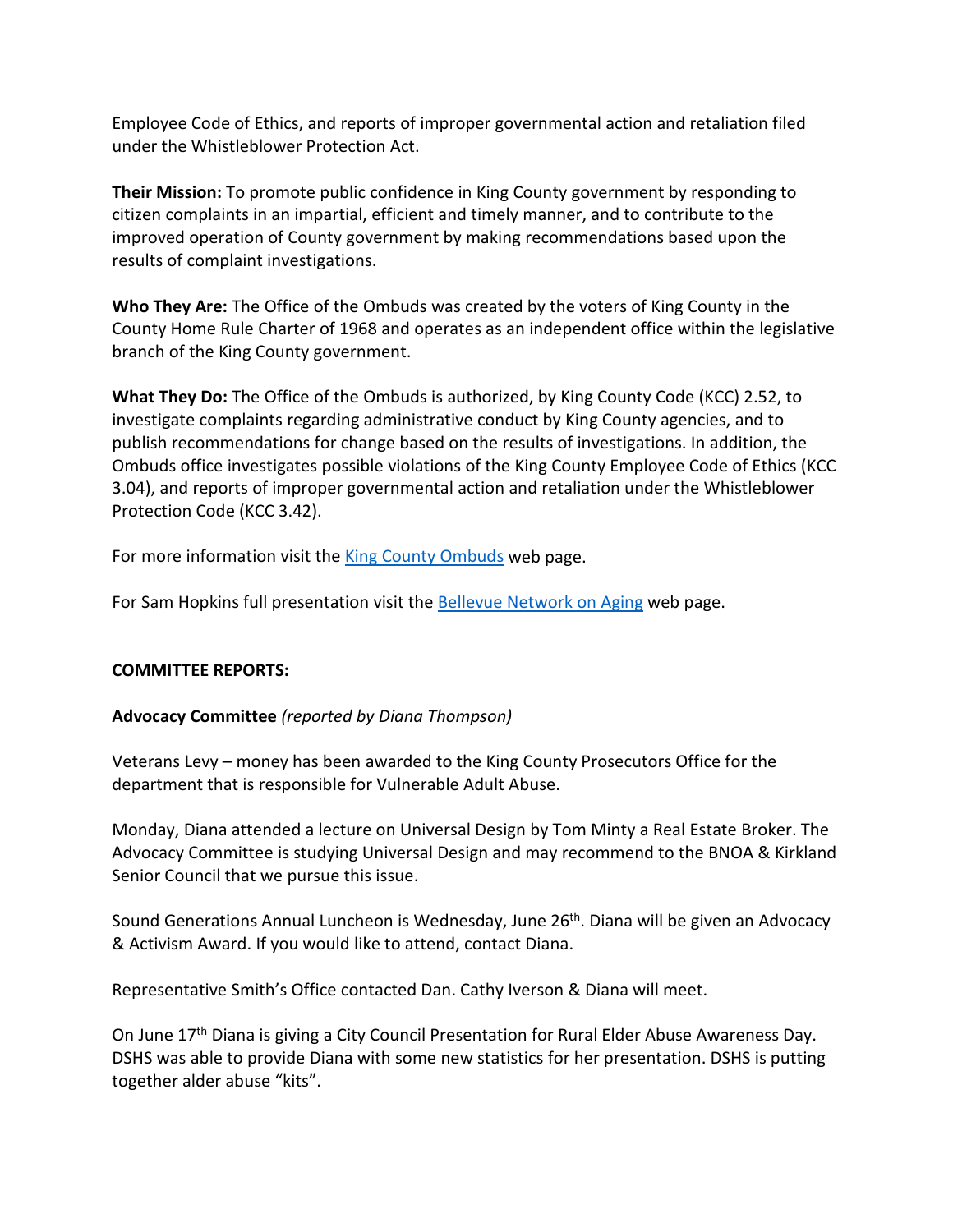## **Outreach, Education & Diversity Committee** *(reported by Gazel Tan)*

The Committee is busy planning the Bellevue Farmers Market Senior Day. Some of the organizations that are committed to a booth are, AARP, Sound Generations & Eastside Neighbors Network. Still to confirm/waiting to hear back from, Office of Emergency Management, HopeLink & King County Metro.

The committee participated in the YMCA Event and the King County Library Resource Fair.

The City of Issaquah had put together a "Baby Boomers Bootcamp", Gazel participated and enjoyed the event.

The Community in recent Focus Groups are complaining about access to information.

Diana mentioned participating in the Overlake event is still important even though it is not "Senior Focused".

### **Transportation & Housing Committee** *(no report)*

### **COMMITTEE PARTNERSHIP REPORTS:**

### **Eastside Easy Rider Collaborative** *(reported by Hannah Kimball)*

Anna Loffing is no longer with the organization. She has relocated to Bosnia.

#### **Aging & Disability Services Advisory Council** *(no report)*

### **Washington Senior Lobby** *(reported by Diana Thompson)*

AARP was spoke about Medicare. They are very concerned about the cost of medications. AARP is also involved in a medication patent issue.

#### **NEW BUSINESS**

Vote on the following proposed expansion of Item One of the Federal Agenda?

### *(addition is bolded)*

Support **REAUTHORIZATION OF AND** adequate funding for the Older Americans Act, a program that funds critical services which promote the health and independence of older adults.